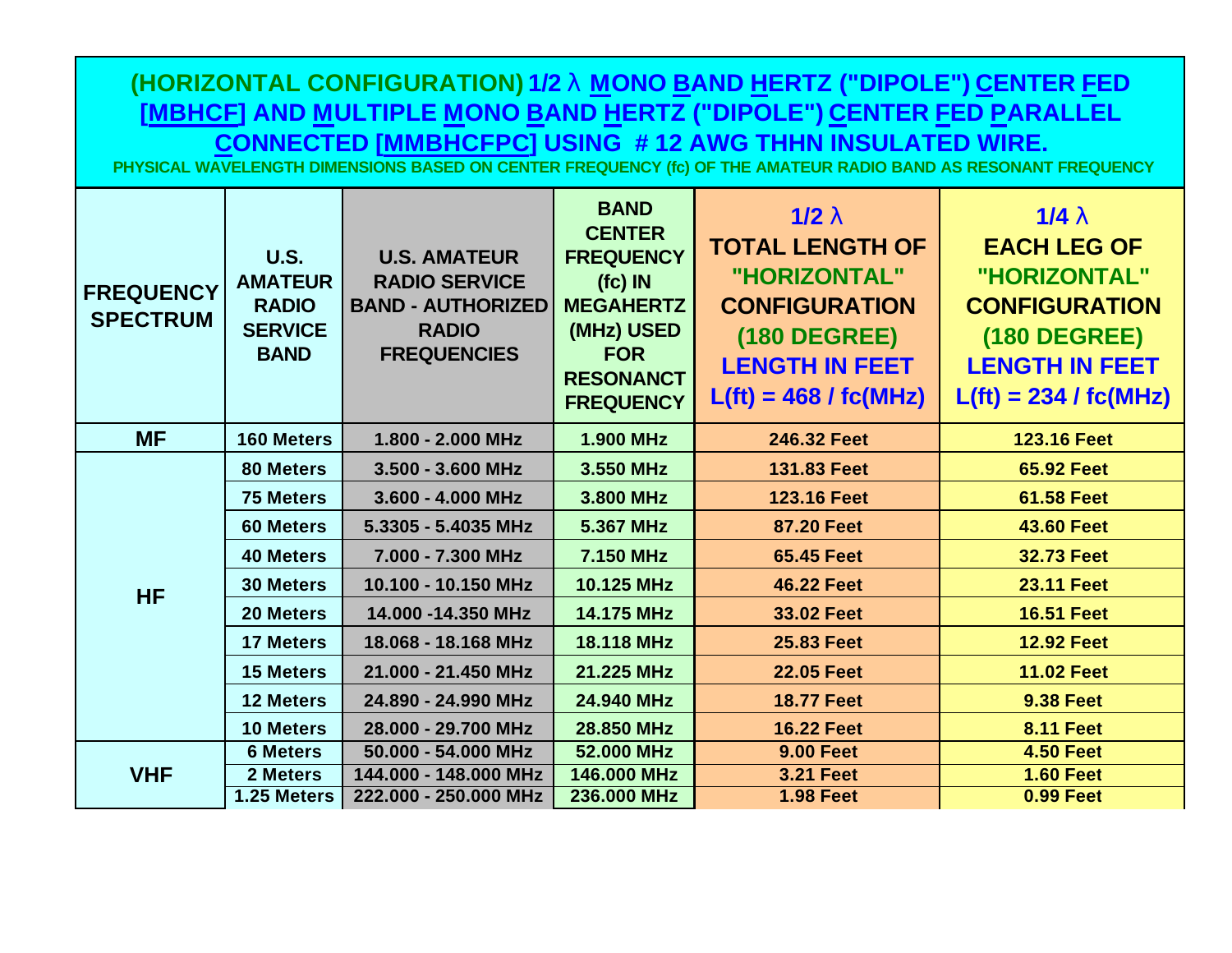| <b>CONVERSION: DECIMAL FEET TO INCHES</b>                                           |                          |                                                                                |            |                      |                                                   |                        |                         |                        |                  |                        |  |  |  |
|-------------------------------------------------------------------------------------|--------------------------|--------------------------------------------------------------------------------|------------|----------------------|---------------------------------------------------|------------------------|-------------------------|------------------------|------------------|------------------------|--|--|--|
|                                                                                     | 0.00                     | 0.01                                                                           | 0.02       | 0.03                 | 0.04                                              | 0.05                   | 0.06                    | 0.07                   | 0.08             | 0.09                   |  |  |  |
| 0.00                                                                                | $\mathbf 0$              | 1/8                                                                            | 1/4        | 3/8                  | 1/2                                               | 5/8                    | 3/4                     | 13/16                  | 15/16            | 1/16<br>1              |  |  |  |
| 0.10                                                                                | 1 13/16                  | 5/16<br>1                                                                      | $1 \t7/16$ | $\mathbf{1}$<br>9/16 | 111/16                                            | 1 13/16                | 1 15/16                 | $2 \t1/16$             | $2 \frac{3}{16}$ | 21/4                   |  |  |  |
| 0.20                                                                                | 23/8                     | 21/2                                                                           | 25/8       | 23/4                 | 27/8                                              | 3                      | 31/8                    | 31/4                   | 33/8             | 31/2                   |  |  |  |
| 0.30                                                                                | 35/8                     | 33/4                                                                           | 3 13/16    | 3 15/16              | 4 1/16                                            | 3/16<br>$\overline{4}$ | 5/16<br>$\overline{4}$  | $\overline{4}$<br>7/16 | 4 9/16           | 4 11/16                |  |  |  |
| 0.40                                                                                | 4 13/16                  | 4 15/16                                                                        | $5 \t1/16$ | $5 \frac{3}{16}$     | 51/4                                              | 53/8                   | 51/2                    | 5 5/8                  | 53/4             | 5 7/8                  |  |  |  |
| 0.50                                                                                | 6                        | $6 \frac{1}{8}$                                                                | 61/4       | 6 3/8                | 61/2                                              | 65/8                   | 6 3/4                   | 6 13/16                | 6 15/16          | 1/16<br>$\overline{7}$ |  |  |  |
| 0.60                                                                                | 72/8                     | 7 5/16                                                                         | 7 7/16     | 7 9/16               | 7 11/16                                           | 7 13/16                | 7 15/16                 | 1/16<br>8              | 8<br>3/16        | 81/4                   |  |  |  |
| 0.70                                                                                | 8 3/8                    | 81/2                                                                           | 8 5/8      | 8 3/4                | 87/8                                              | 9                      | 91/8                    | 91/4                   | 93/8             | 91/2                   |  |  |  |
| 0.80                                                                                | 95/8                     | 93/4                                                                           | 9 13/16    | 9 15/16              | 10 1/16                                           | 10 3/16                | $10 \t5/16 \t10 \t7/16$ |                        | $10 \t9/16$      | 10 11/16               |  |  |  |
|                                                                                     | $0.90$ 10 13/16 10 15/16 |                                                                                | 1/16<br>11 | 3/16<br>11           | 111/4                                             | 11 3/8                 | 111/2                   | 11 5/8                 | 11 3/4           | 11 7/8                 |  |  |  |
| EXAMPLE: 11.63 FEET CONVERTED IS "0.60" ROW + "0.03" COLUMN = 11 FEET 7 9/16 INCHES |                          |                                                                                |            |                      |                                                   |                        |                         |                        |                  |                        |  |  |  |
| <b>CONVERSION: INCHES AND FRACTIONS TO DECIMAL FEET</b>                             |                          |                                                                                |            |                      |                                                   |                        |                         |                        |                  |                        |  |  |  |
|                                                                                     | $\mathbf 0$              | 1/8                                                                            | 1/4        | 3/8                  | 1/2                                               | 5/8                    | 3/4                     | 7/8                    | $7/16$           | 9/16                   |  |  |  |
| $\bf{0}$                                                                            | 0.000                    | 0.010                                                                          | 0.021      | 0.031                | 0.042                                             | 0.052                  | 0.063                   | 0.073                  |                  |                        |  |  |  |
| $\mathbf{1}$                                                                        | 0.083                    | 0.094                                                                          | 0.104      | 0.115                | 0.125                                             | 0.135                  | 0.146                   | 0.156                  |                  | 0.130                  |  |  |  |
| $\mathbf{2}$                                                                        | 0.167                    | 0.177                                                                          | 0.188      | 0.198                | 0.208                                             | 0.219                  | 0.229                   | 0.240                  |                  |                        |  |  |  |
| $\overline{\mathbf{3}}$                                                             | 0.250                    | 0.260                                                                          | 0.271      | 0.281                | 0.292                                             | 0.302                  | 0.313                   | 0.323                  |                  |                        |  |  |  |
| $\overline{\mathbf{4}}$                                                             | 0.333                    | 0.344                                                                          | 0.354      | 0.365                | 0.375                                             | 0.385                  | 0.396                   | 0.406                  |                  | 0.375                  |  |  |  |
| $5\phantom{1}$                                                                      | 0.417                    | 0.427                                                                          | 0.438      | 0.448                | 0.458                                             | 0.469                  | 0.479                   | 0.490                  |                  |                        |  |  |  |
| $6\phantom{1}$                                                                      | 0.500                    | 0.510                                                                          | 0.521      | 0.531                | 0.542                                             | 0.552                  | 0.563                   | 0.573                  |                  |                        |  |  |  |
| $\overline{7}$                                                                      | 0.583                    | 0.594                                                                          | 0.604      | 0.615                | 0.625                                             | 0.635                  | 0.646                   | 0.656                  |                  |                        |  |  |  |
| 8                                                                                   | 0.667                    | 0.677                                                                          | 0.688      | 0.698                | 0.708                                             | 0.719                  | 0.729                   | 0.740                  |                  |                        |  |  |  |
| 9                                                                                   | 0.750                    | 0.760                                                                          | 0.771      | 0.781                | 0.792                                             | 0.802                  | 0.813                   | 0.823                  |                  |                        |  |  |  |
| 10                                                                                  | 0.833                    | 0.844                                                                          | 0.854      | 0.865                | 0.875                                             | 0.885                  | 0.896                   | 0.906                  |                  |                        |  |  |  |
| 11                                                                                  | 0.917                    | 0.927                                                                          | 0.938      | 0.948                | 0.958                                             | 0.969                  | 0.979                   | 0.990                  |                  |                        |  |  |  |
|                                                                                     |                          | EXAMPLE: 19 FEET 7 3/4 INCHES CONVERTED IS "7" ROW + "3/4" COLUMN = 19.65 FEET |            |                      |                                                   |                        |                         |                        |                  |                        |  |  |  |
|                                                                                     |                          |                                                                                |            |                      | <b>Metric and SAE Equivalents</b>                 |                        |                         |                        |                  |                        |  |  |  |
|                                                                                     |                          |                                                                                |            |                      | millimeters = inches $('')$ x 25.4                |                        |                         |                        |                  |                        |  |  |  |
|                                                                                     |                          |                                                                                |            |                      | inches (") = millimeters $/$ 25.4                 |                        |                         |                        |                  |                        |  |  |  |
|                                                                                     |                          |                                                                                |            |                      | miles = $kilometers / 1.609$                      |                        |                         |                        |                  |                        |  |  |  |
|                                                                                     |                          |                                                                                |            |                      | kilometers = miles $x$ 1.609                      |                        |                         |                        |                  |                        |  |  |  |
| miles = feet (') $\times$ 0.3048                                                    |                          |                                                                                |            |                      |                                                   |                        |                         |                        |                  |                        |  |  |  |
| feet (') = miles $/ 0.3048$<br><b>GAIN REFERENCE</b>                                |                          |                                                                                |            |                      |                                                   |                        |                         |                        |                  |                        |  |  |  |
|                                                                                     |                          |                                                                                |            |                      | <b>Isotropic (Theoritical Radiator) = 0.0 dBd</b> |                        |                         |                        |                  |                        |  |  |  |
|                                                                                     |                          |                                                                                |            |                      | Hertz (Dipole) = $2.14$ dBi                       |                        |                         |                        |                  |                        |  |  |  |